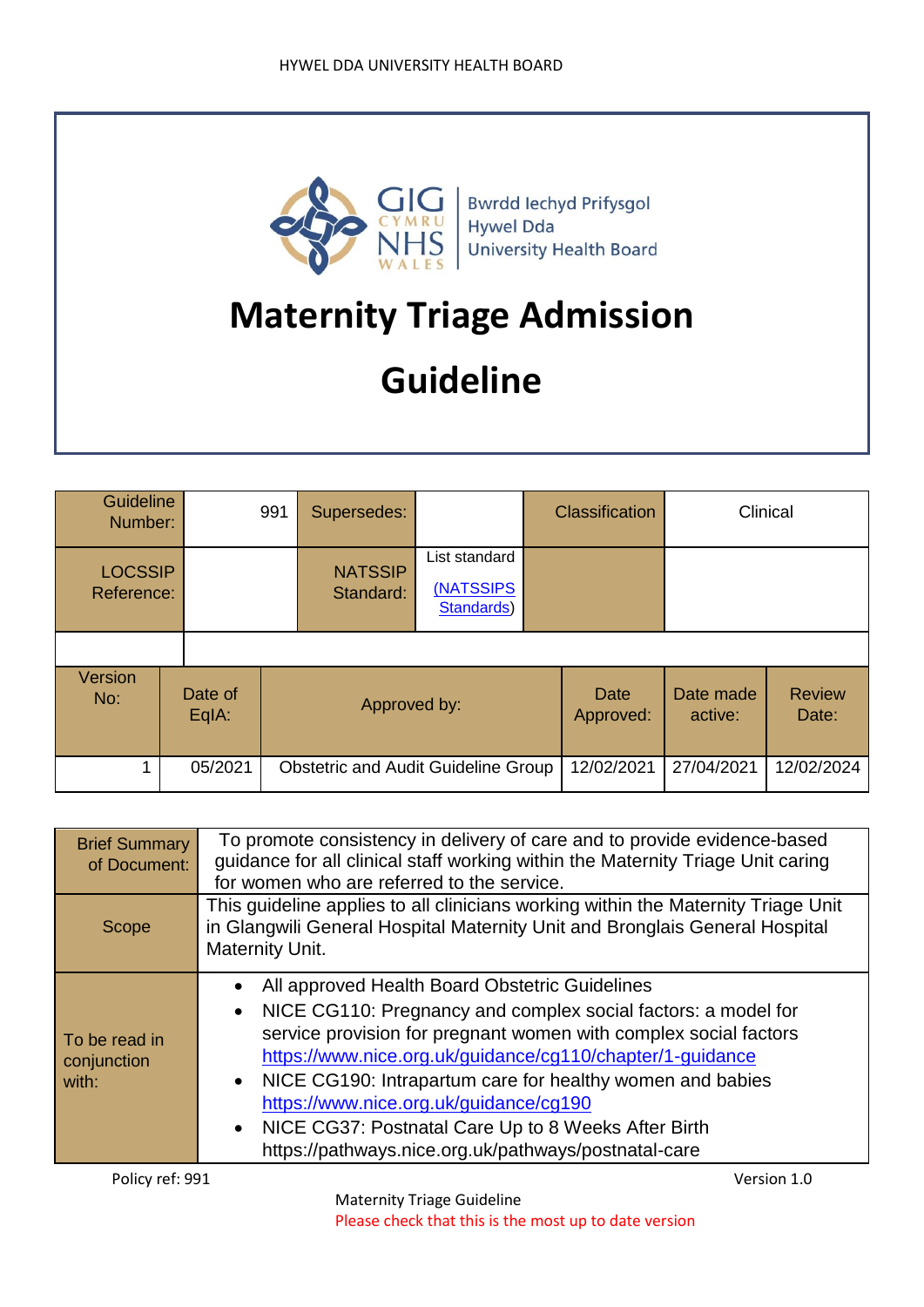#### HYWEL DDA UNIVERSITY HEALTH BOARD

|                                | • 008 - Consent to Examination or Treatment Policy<br>$\bullet$ 312 – Chaperone Procedure |  |  |  |
|--------------------------------|-------------------------------------------------------------------------------------------|--|--|--|
| <b>Patient</b><br>Information: | <b>Patient Information Library</b>                                                        |  |  |  |

| Owning group | <b>Obstetric Guideline, Research and Audit Group</b> |
|--------------|------------------------------------------------------|
|              |                                                      |

|                |                               | Reviews and updates |
|----------------|-------------------------------|---------------------|
| Version<br>no: | <b>Summary of Amendments:</b> | Date Approved:      |
|                | New guideline                 | 12/02/2021          |

#### **Glossary of Terms**

| $\mathsf{r}_{\mathsf{erm}}$ | <b>Definition</b>                                        |  |  |
|-----------------------------|----------------------------------------------------------|--|--|
|                             | CTG   Cardiotocograph                                    |  |  |
|                             | SBAR   Situation, Background, Assessment, Recommendation |  |  |

| Keywords   Maternity, triage, antenatal, postnatal, emergency, urgent |
|-----------------------------------------------------------------------|
|                                                                       |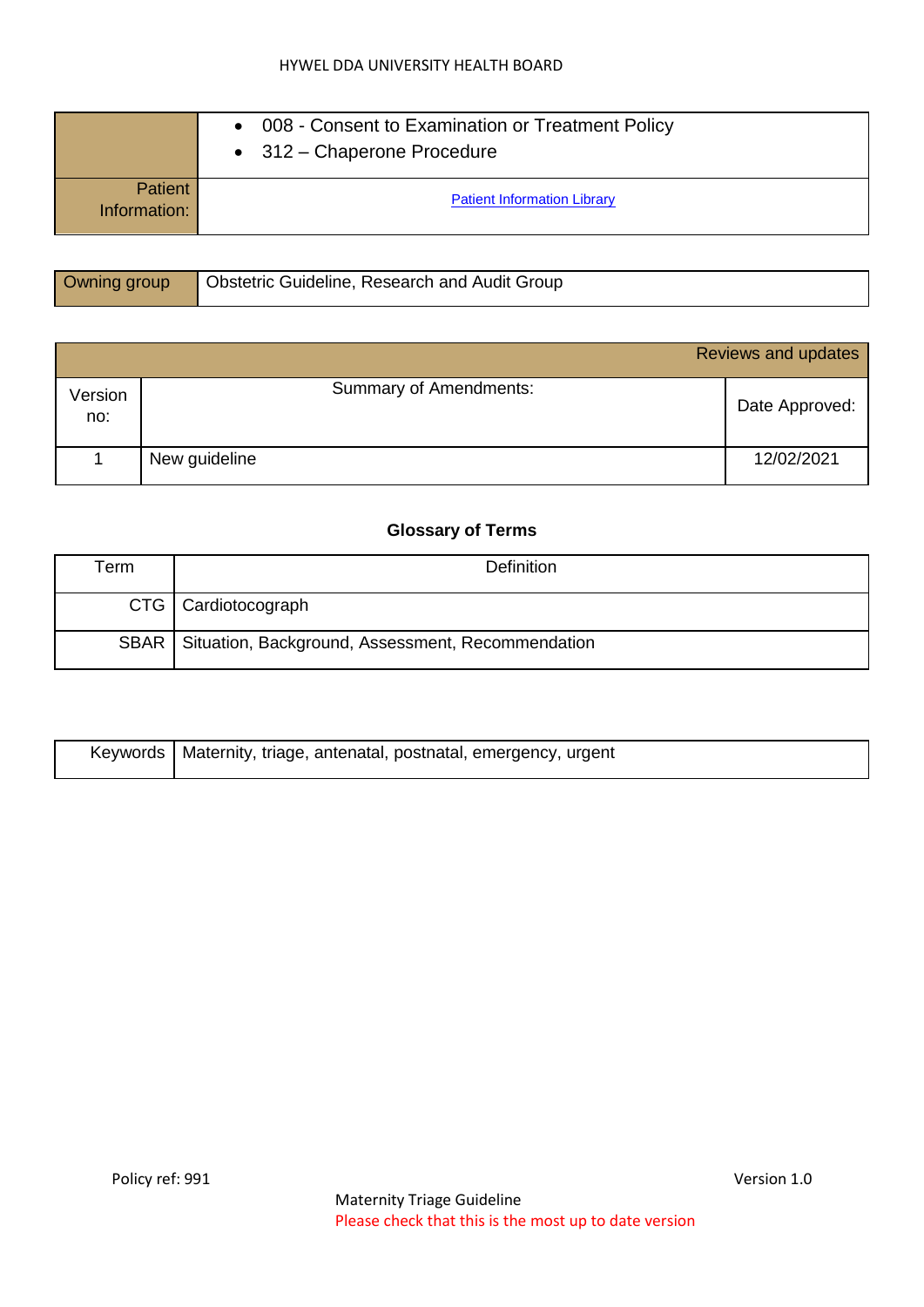# **Contents**

| 1.  |  |
|-----|--|
| 2.  |  |
| 3.  |  |
| 4.  |  |
| 5.  |  |
| 6.  |  |
| 7.  |  |
| 8.  |  |
| 9.  |  |
| 10. |  |
| 11. |  |
| 12. |  |
| 13. |  |
| 14. |  |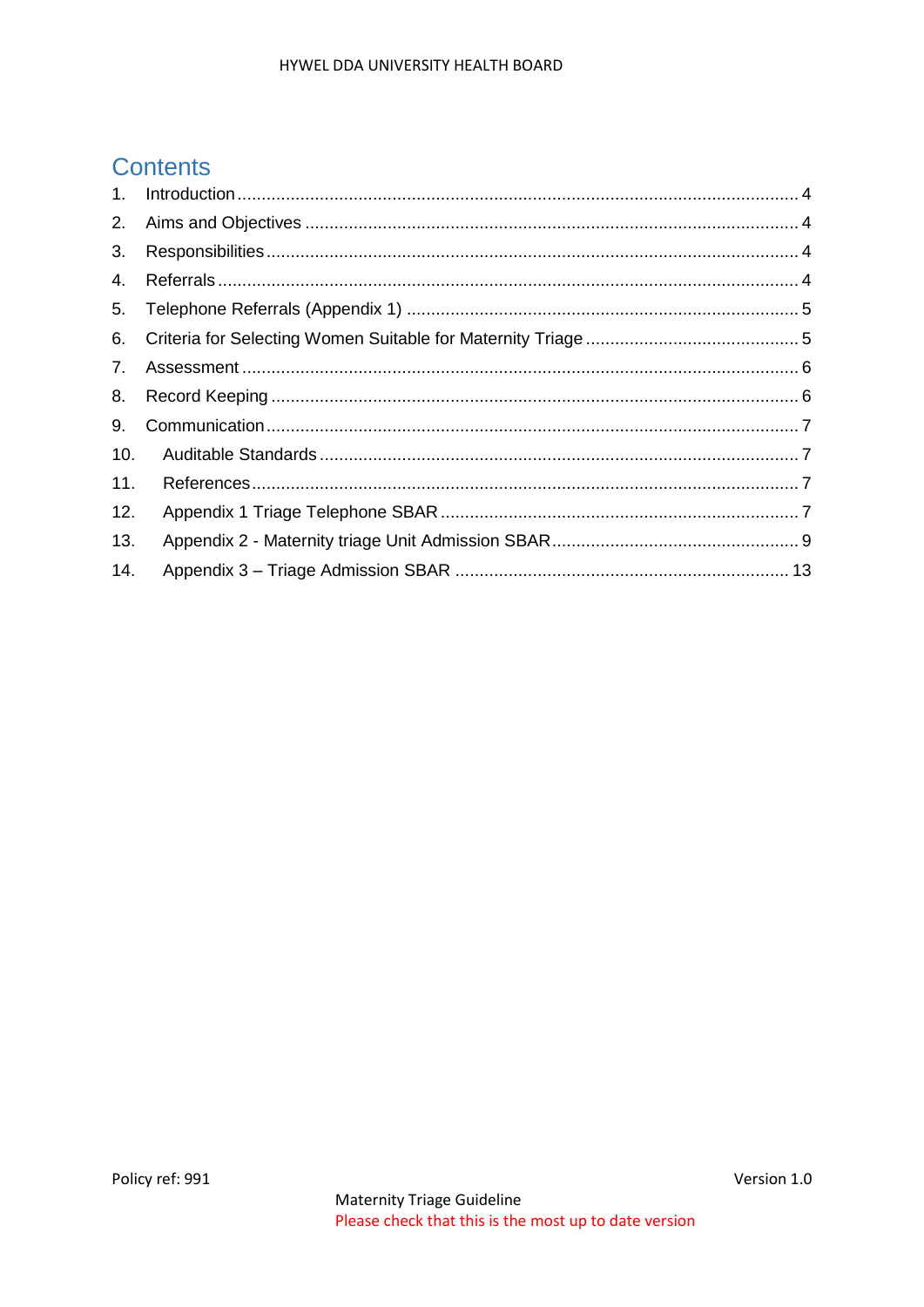#### <span id="page-3-0"></span>**1. Introduction**

Triage is the process of prioritising the order in which patients receive medical attention when workload exceeds capacity and is used for emergency attendances and guide treatment according to clinical urgency and the resources available.

Maternity Triage is designed to meet the needs of maternity patients and families to ensure safe, accessible and responsive care.

#### <span id="page-3-1"></span>**2. Aims and Objectives**

The aim and objectives are

- To provide a safe and effective assessment service
- To reduce inappropriate antenatal ward admissions
- To reduce inappropriate postnatal readmissions
- To reduce waiting times for women who require an obstetric review
- To ensure prompt assessment of women who require an urgent obstetric opinion
- To ensure that there is an appropriate priority system in place in order to provide timely assessment for women

#### <span id="page-3-2"></span>**3. Responsibilities**

| <b>MIDWIFERY RESPONSIBILTIES</b>                                              | <b>OBSTETRIC RESPONSIBILITIES</b>                                                                                                                                    |
|-------------------------------------------------------------------------------|----------------------------------------------------------------------------------------------------------------------------------------------------------------------|
| Ensure thorough midwifery SBAR<br>assessment is undertaken                    | Work as part of a multi-disciplinary team, in<br>partnership with the midwife, woman and<br>her family                                                               |
| Provide leadership and direction                                              | The on-call Doctor for Labour Ward will be<br>responsible for reviewing women who<br>require an obstetric opinion and will seek<br>advice from the on call registrar |
| Be visible to women and staff                                                 | Following review, a plan of care must be<br>clearly documented in the woman's notes                                                                                  |
| Be responsible for the day to day running of<br><b>Maternity Triage</b>       |                                                                                                                                                                      |
| Act in accordance with NMC Standards<br>within his / her sphere of practice   |                                                                                                                                                                      |
| Being accountable and autonomous for his<br>/ her practice                    |                                                                                                                                                                      |
| Ensuring women are treated with courtesy,<br>dignity and respect at all times |                                                                                                                                                                      |

#### <span id="page-3-3"></span>**4. Referrals**

Referrals to the Triage Unit will be accepted from:

Policy ref: 991 Version 1.0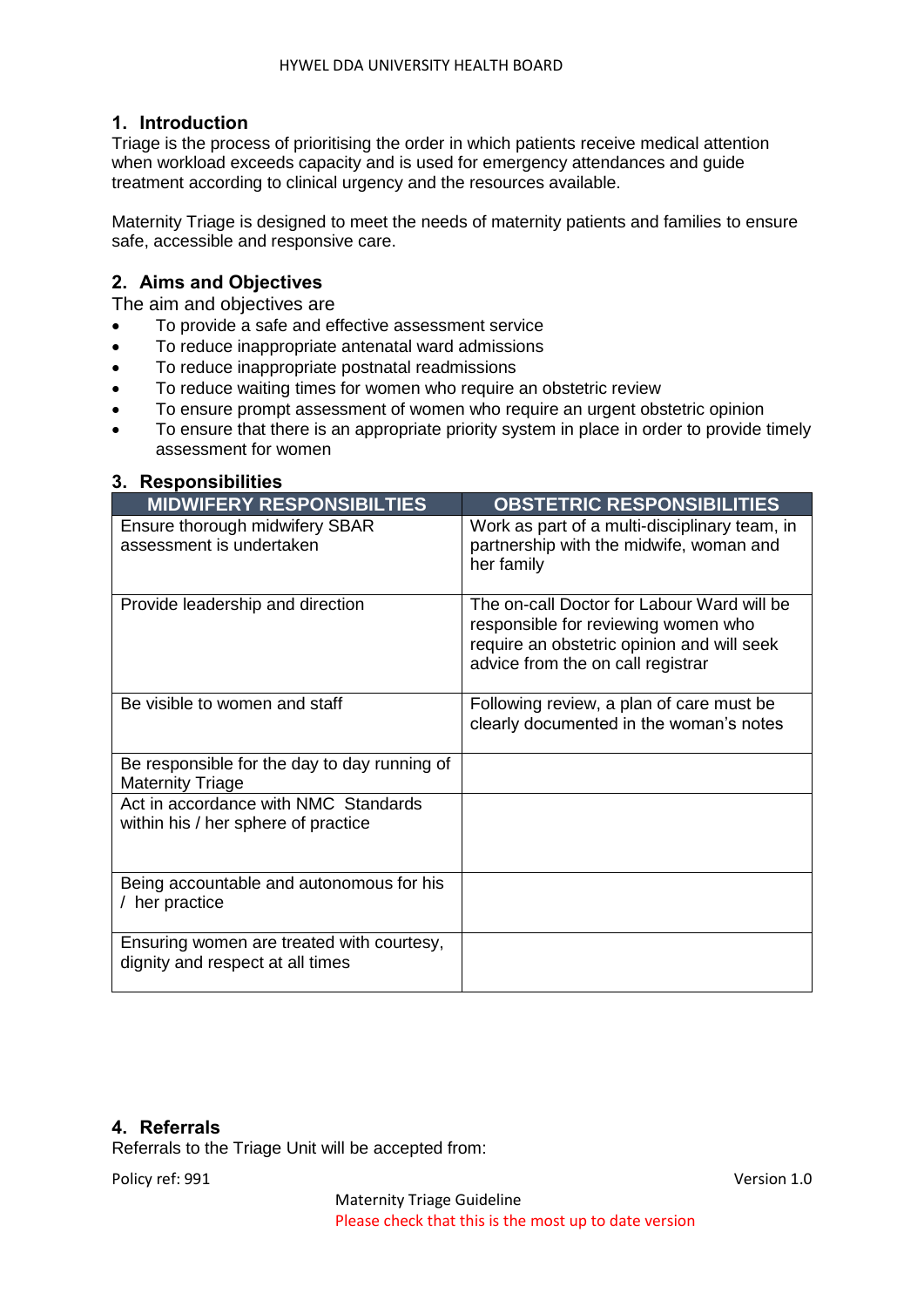- Obstetric Consultants, Obstetric trainees, General Practitioners
- Midwives, Health Visitors, A&E staff or other members of the multi professional team where appropriate
- Women (self-referral or via 999 ambulance)
- **Police**

#### <span id="page-4-0"></span>**5. Telephone Referrals (Appendix 1)**

Telephone triage is an integral part of effective Triage management. This will ensure that women are referred according to:

- The urgency of their clinical presentation
- To the appropriate area
- For review by the most appropriate professional
- Timeliness of review

#### **Women should be advised to bring their hand held records with them.**

#### <span id="page-4-1"></span>**6. Criteria for Selecting Women Suitable for Maternity Triage**

- Maternity Triage is suitable for women who require an obstetric opinion that cannot be planned for in an Antenatal clinic or Day Assessment Unit.
- **This list is by no means exhaustive and it is the responsibility of the midwife designated to Maternity Triage to decide the appropriateness of the referral**.

#### **MATERNITY TRIAGE ADMISSION CRITERIA**

Women who are greater than 20 weeks gestation requiring unplanned obstetric or midwifery care

Women who are less than 20 weeks gestation may be seen in Maternity Triage depending upon clinical history or presentation

Altered / diminished fetal movements outside DAU hours

Absent fetal movements >24hours / suspected IUD

Women who are symptomatic of moderate/ severe Pre-Eclampsia

Women with vaginal bleeding – (APH or PPH)

History of fall or trauma to abdominal wall

Suspected preterm pre-labour rupture of membranes (22+0-36+6/40)

Possible labour (Consultant Led Care)

Obvious SROM with Meconium stained liquor not post dates

Postnatal readmission

# **EXCLUSION CRITERIA** *(to be admitted directly to Labour Ward)* Active antepartum haemorrhage Obvious clinical history of established labour Fulminating pre-eclampsia

Women requiring urgent medical treatment *(to be admitted to A&E)*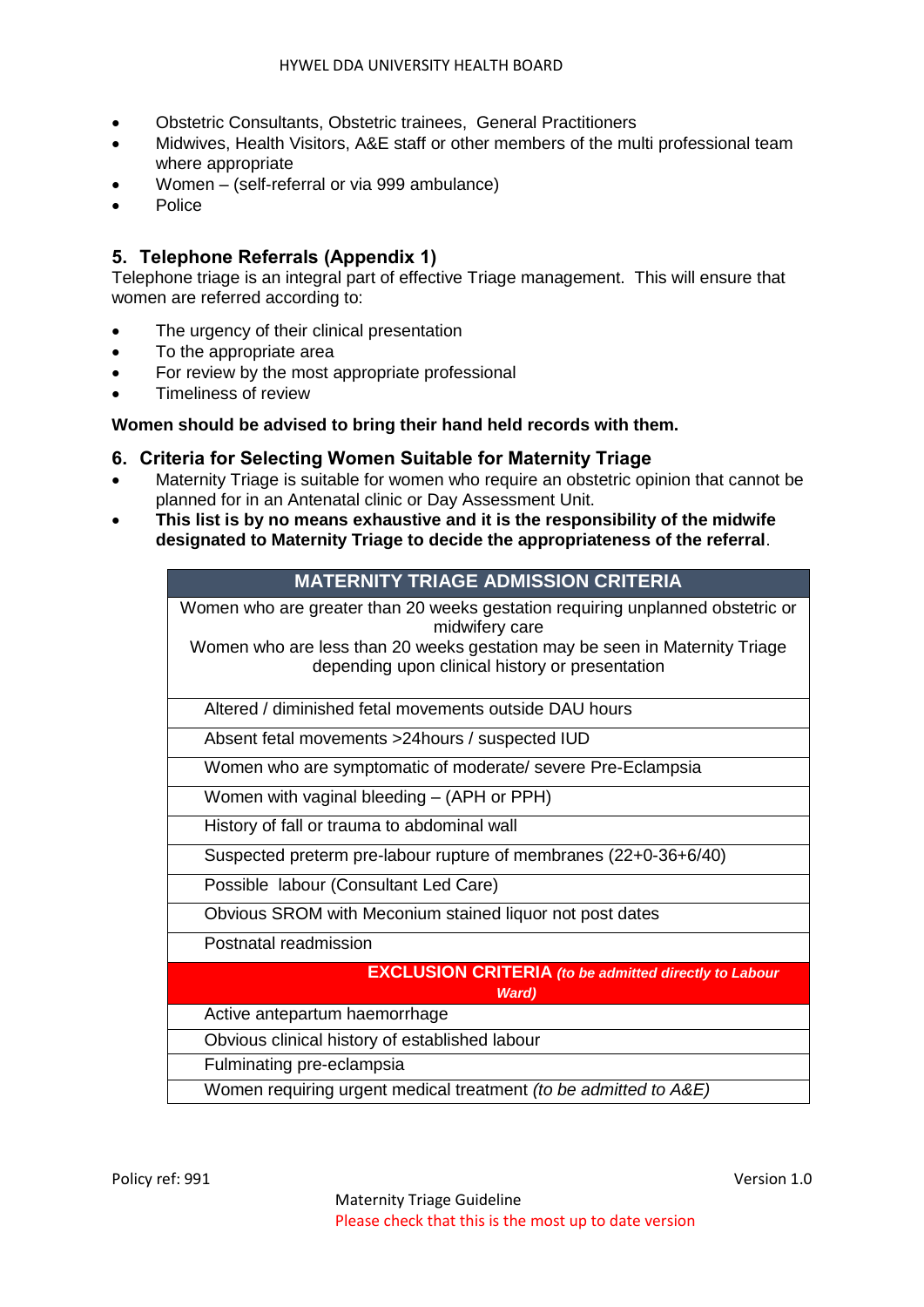#### <span id="page-5-0"></span>**7. Assessment**

#### **7.1 Telephone Triage (Appendix 1)**

 Initial assessment will be undertaken by telephone using the Telephone Triage SBAR proforma.

#### **7.2 Admission to Maternity Triage (Appendix 2)**

 Depending on the urgency of the clinical presentation women should be encouraged to contact their community midwife for advice in the first instance during daytime hours

#### **7.2.1 Initial Triage Assessment (Appendix 3)**

- The Maternity Triage approach follows the RAG (Red, Amber, and Green) classification.
- All women should have their All Wales Maternity Handheld Record reviewed and a full history of the presenting complaint
- All previous results should be cross-referenced with WPAS
- The initial Maternity Triage Assessment SBAR must be completed in full to include thorough history taking and assessment of the mother's reason for admission

#### 7**.2.2 Discharge from the Maternity Triage Unit**

- The Midwife in Maternity Triage Unit must return the Handheld Maternity Record the woman as they leave
- The Maternity Triage Assessment SBAR is to be filed in the Maternity Record
- The Midwife should ensure that the mother is informed of any contact numbers and when to contact again
- The Maternity Triage Discharge Book is to be completed
- 'Antenatal Notes' on WPAS must be completed recording a summary of admission
- The discharge is to be telephoned to the Community Midwife by 09,00 hrs the day after admission
- All blood and microbiology investigations must have the results followed up before discharging the woman home **OR** referred to the community Midwife for follow up
- Where this is not possible, it is the responsibility of the Maternity Triage Midwife to contact appropriate staff and arrange any necessary follow up e.g. Antenatal Clinic, Community Midwife, Day Assessment Unit, Scan appointment

#### <span id="page-5-1"></span>**8. Record Keeping**

- All advice and assessments must be documented in full in the Telephone SBAR and Maternity Triage Assessment SBAR
- The Antenatal Admission Diary and Discharge Diaries are to be completed in conjunction with admission/ discharge links on WPAS.
- Each admission with a summary of any assessment/ management should be added to 'Antenatal Notes' on WPAS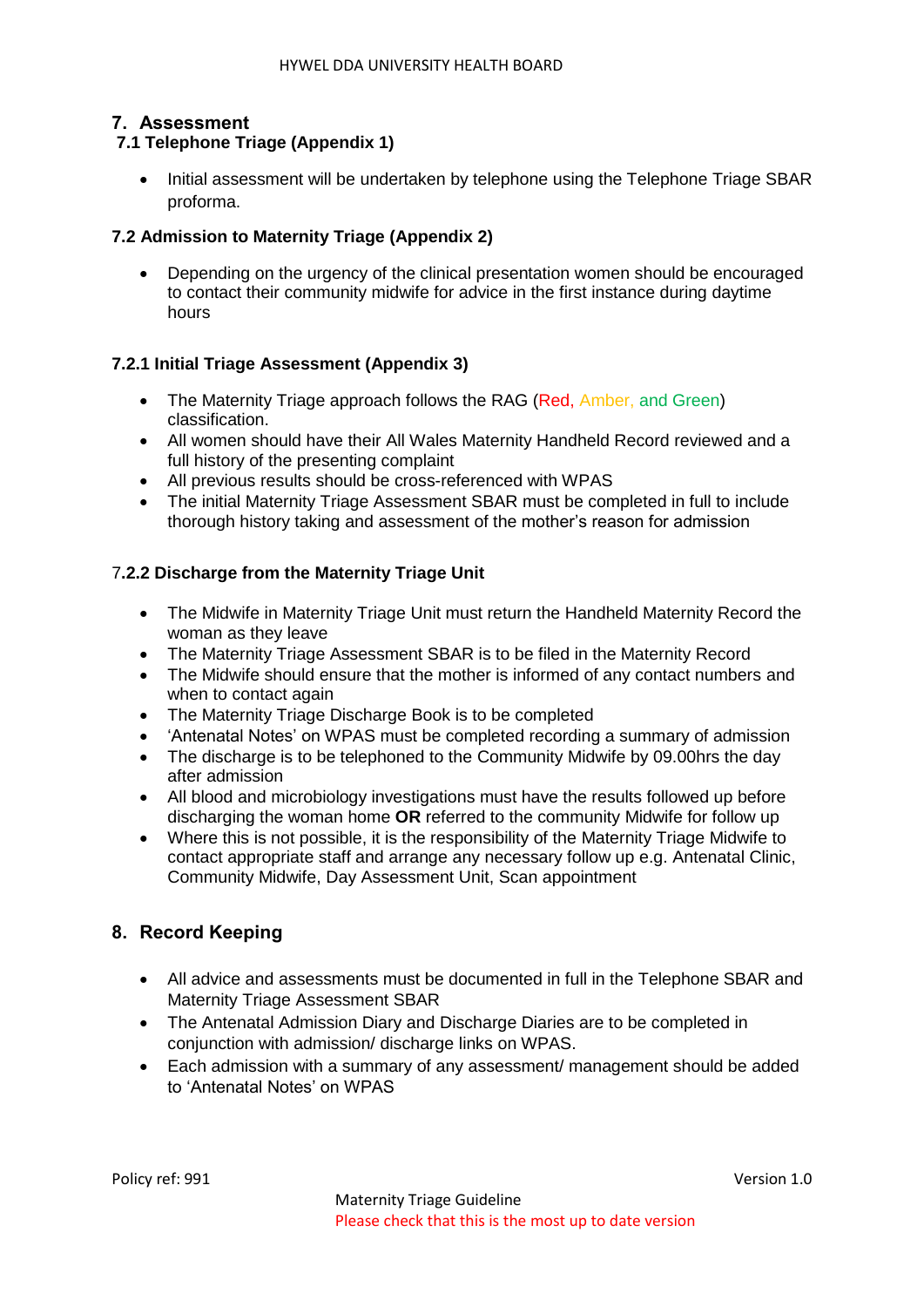#### <span id="page-6-0"></span>**9. Communication**

Maternal wishes and concerns should be discussed and documented.

Documentation should reflect that assessment at management should be conducted in conjunction with women

#### <span id="page-6-1"></span>**10.Auditable Standards**

- Completion of the Telephone SBAR
- Time of arrival to initial assessment
- Completion of the Maternity Triage Assessment SBAR
- Recording of observations on the MEOWs chart
- Reason for admission
- Timeliness of follow up of results

#### <span id="page-6-2"></span>**11.References**

- Ament L (1999) Quality Management Activities in the Obstetric Triage Setting. *Nurse Midwifery* Vol 44 No 6 p592-599
- Angelini D (2000) Obstetric Triage and Advanced Practice Nursing *Perinatal Neonatal Nursing* Vol 13, No 4 p 1-12
- APEC (2004) Pre-Eclampsia Community Guidelines
- Department of Health (2006) *Standards for Better Health*, DOH London England
- DOH (2007) *Maternity Matters: Choice, Access and Continuity of Care in a Safe Service* DOH, London England
- Haig et al (2006) SBAR A Shared Mental Model for Improving Communication Between Clinicians *Journal on Quality and Patient Safety* Vol 32, No 3 p167-175
- Kennedy S (2007) Telephone Triage in Maternity Care *RCM Midwives* Nov/Dec Vol 10 no 10 p 478-480
- Loper D & Hom E (2000) Creating a patient classification system: one birth centres' experience in the triage process *Perinatal Neonatal Nursing* Vol 13 No 4 p31-49
- NHS (2009) *Midwifery 2020 Delivering Expectations*
- NHS Institute for Innovation and Improvement (2008) *SBAR – What Is It and How Can It Help Me*
- Nolan S et al (2007) Delivery Suite Assessment Unit: Auditing Innovation in Maternity Triage *British Journal of Midwifery* August, Vol 15 no 8 p 506-510
- RCOG (2008) *Standards for Maternity Care: Report of a Working Party* RCOG, London England
- Webb S (2004) Is There A Role for Triage in Midwifery *MIDIRS Midwifery Digest* December Vol 14, No 4 p 493-

#### <span id="page-6-3"></span>**12.APPENDIX 1 TRIAGE TELEPHONE SBAR** ANTENATAL TELEPHONE ADVICE/ TRIAGE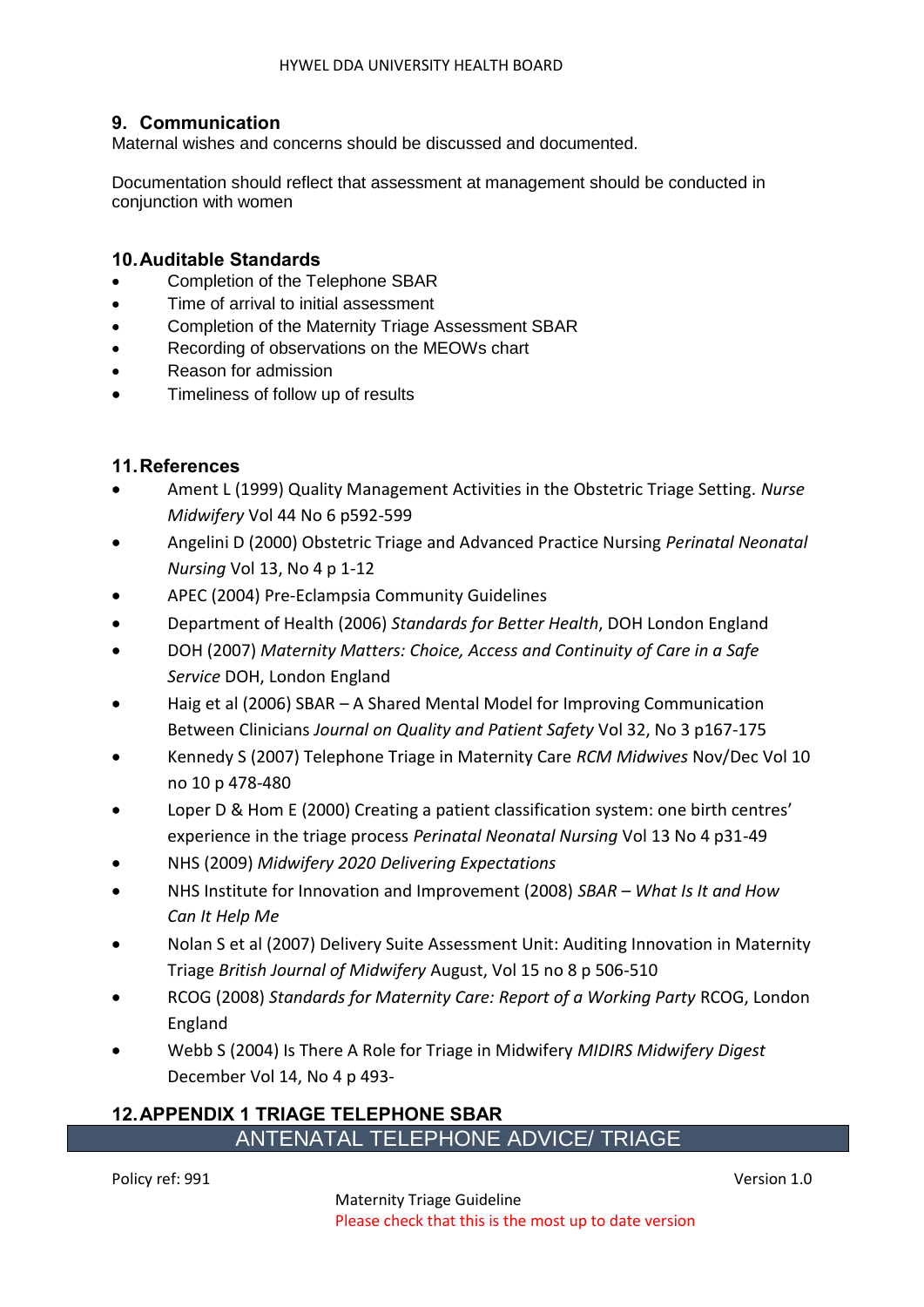| DATE:                       |                            |                  | NAME:                              |                                   |                      |  |
|-----------------------------|----------------------------|------------------|------------------------------------|-----------------------------------|----------------------|--|
|                             |                            |                  |                                    |                                   |                      |  |
| TIME:                       |                            |                  | <b>ADDRESS:</b>                    |                                   |                      |  |
| <b>MIDWIFE TAKING CALL:</b> |                            |                  |                                    |                                   |                      |  |
| <b>CONSULTANT/ MLC:</b>     |                            |                  | <b>HOSPITAL NO/ DOB:</b>           |                                   |                      |  |
|                             | UNIT BOOKED FOR DELIVERY:  |                  | TEL:                               |                                   |                      |  |
| PHONECALL NO:               |                            |                  |                                    |                                   |                      |  |
| S<br>Reason for Call        |                            |                  |                                    |                                   |                      |  |
|                             | G:                         | $\overline{P}$ : | Gest:                              | BMI:                              | <b>COVID SCREEN:</b> |  |
|                             |                            |                  |                                    |                                   | <b>GREEN</b>         |  |
|                             |                            |                  |                                    | <b>Smoking:</b>                   |                      |  |
|                             |                            |                  |                                    |                                   | <b>RED</b>           |  |
|                             | <b>OBSTETRIC HISTORY:</b>  |                  |                                    |                                   |                      |  |
| B                           |                            |                  |                                    |                                   |                      |  |
|                             | <b>ANTENATAL CONCERNS:</b> |                  |                                    |                                   |                      |  |
|                             |                            |                  |                                    |                                   |                      |  |
|                             | <b>MEDICAL HISTORY:</b>    |                  |                                    |                                   |                      |  |
| A                           | <b>FMs</b>                 |                  | <b>PAIN</b>                        |                                   | PV BLOOD LOSS        |  |
|                             | <b>ADVICE</b>              |                  |                                    |                                   |                      |  |
| R                           |                            |                  |                                    |                                   |                      |  |
|                             | <b>ATTEND TRIAGE</b>       |                  | <b>ATTEND OTHER WARD</b><br>(name) | FOLLOW UP CALL<br><b>REQUIRED</b> |                      |  |
| 2 <sup>nd</sup> CALL        | ADVICE (assess as above)   |                  |                                    |                                   |                      |  |
| Date/Time                   |                            |                  |                                    |                                   |                      |  |
|                             |                            |                  |                                    |                                   |                      |  |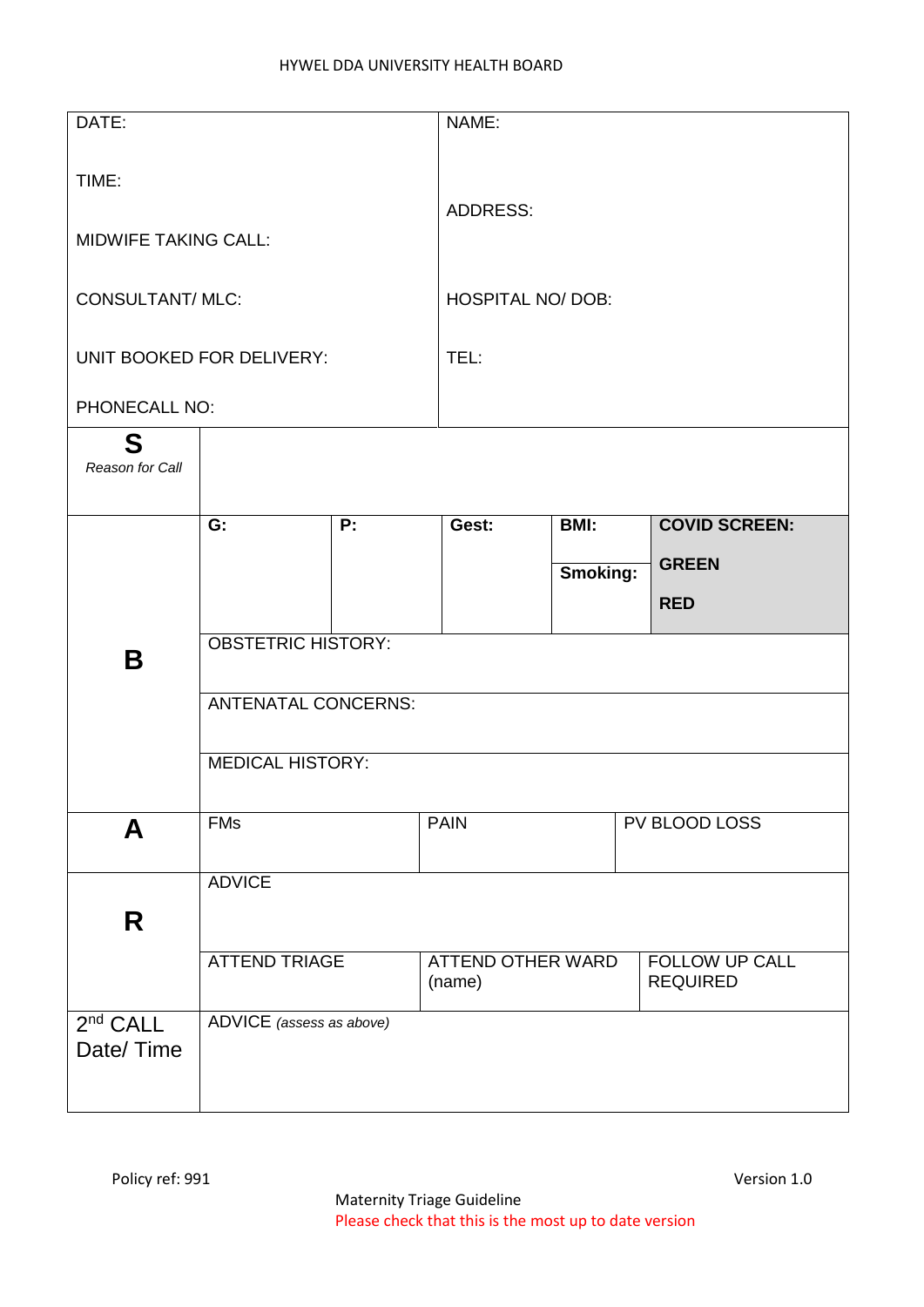# <span id="page-8-0"></span>**13.Appendix 2 - Maternity triage Unit Admission SBAR**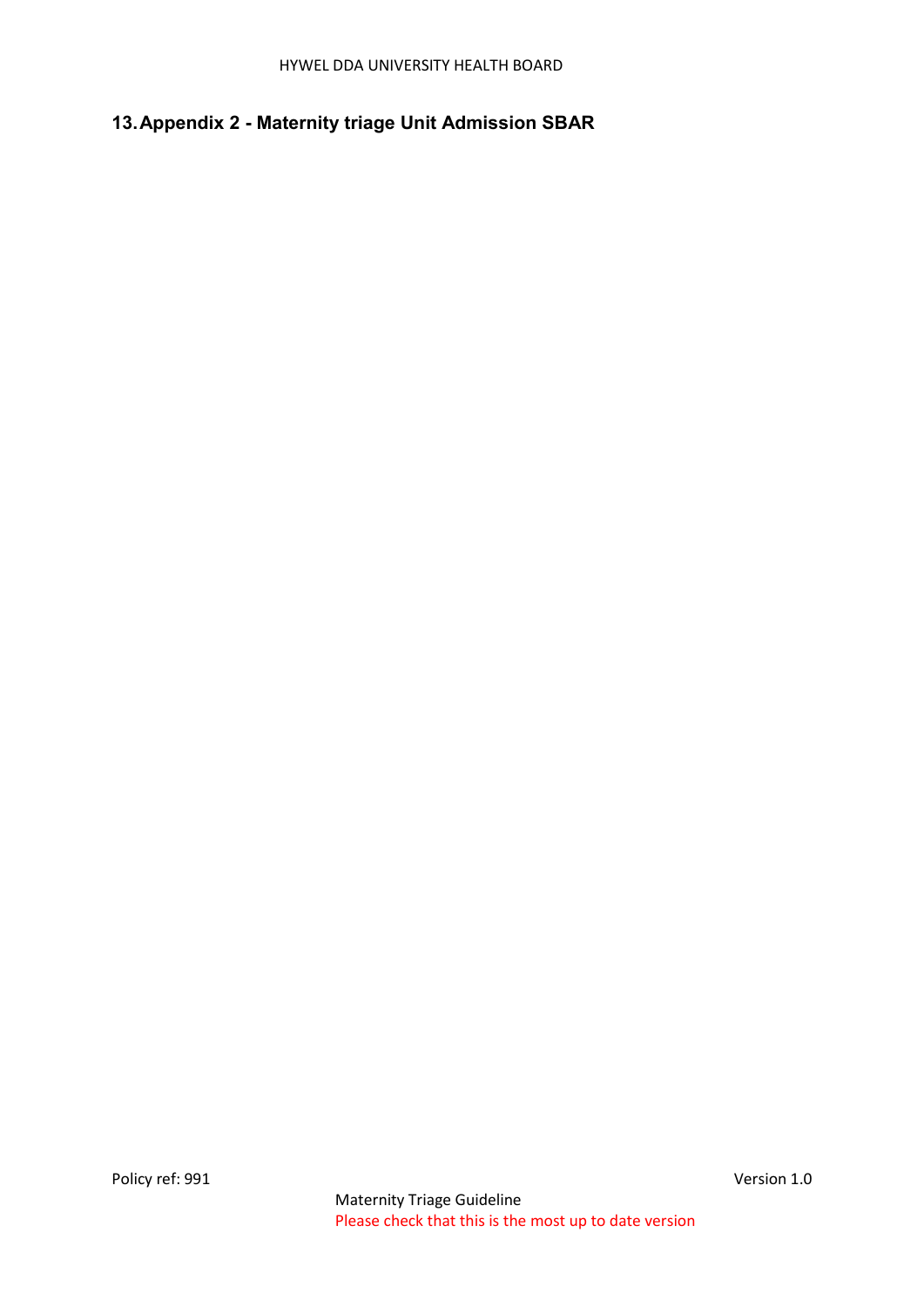| GIG<br>CYMRL<br><b>Hywel Dda</b><br><b>MATERNITY TRIAGE UNIT</b><br><b>ADMISSION SBAR</b><br>EDD:<br>$\prime$ | <b>Bwrdd lechyd Prifysgol</b><br><b>University Health Board</b><br>GEST: | NAME:<br><b>HEALTH BOARD</b><br><b>ADDRESS:</b><br>DOB:<br>TEL:<br>DATE:<br><b>CONSULTANT/ MLC:</b><br><b>GRAVIDA:</b> |                                | TIME:<br>PARA:        |                        |
|---------------------------------------------------------------------------------------------------------------|--------------------------------------------------------------------------|------------------------------------------------------------------------------------------------------------------------|--------------------------------|-----------------------|------------------------|
| <b>S-SITUATION</b>                                                                                            |                                                                          |                                                                                                                        |                                | <b>B - BACKGROUND</b> |                        |
|                                                                                                               |                                                                          |                                                                                                                        |                                |                       |                        |
|                                                                                                               |                                                                          | <b>A-ASSESSMENT</b>                                                                                                    |                                |                       |                        |
| <b>PALPATION:</b>                                                                                             | <b>MATERNAL</b><br><b>OBSERVATION:</b>                                   |                                                                                                                        | <b>Urinalysis:</b>             |                       | <b>MSU sent Y/N:</b>   |
| Fundus:<br>cm                                                                                                 | <b>Blood Pressure:</b>                                                   |                                                                                                                        | <b>Blood group:</b>            |                       | <b>Placental site:</b> |
| Lie:                                                                                                          | Pulse:                                                                   |                                                                                                                        |                                |                       |                        |
| Presentation:                                                                                                 | Temperature:                                                             |                                                                                                                        | Allergies:                     |                       |                        |
| Engagement:                                                                                                   | SpO2:                                                                    |                                                                                                                        | <b>Pain Score:</b><br>$0 - 10$ |                       | <b>VTE Score:</b>      |
| FH:                                                                                                           | RR:                                                                      |                                                                                                                        |                                |                       |                        |
| Abdomen: SOFT / TENSE                                                                                         | CO:                                                                      |                                                                                                                        |                                |                       |                        |
| FMs:                                                                                                          |                                                                          |                                                                                                                        |                                |                       |                        |
| Policy ref: 991                                                                                               | <b>Maternity Triage Guideline</b>                                        |                                                                                                                        |                                |                       | Version 1.0            |

Please check that this is the most up to date version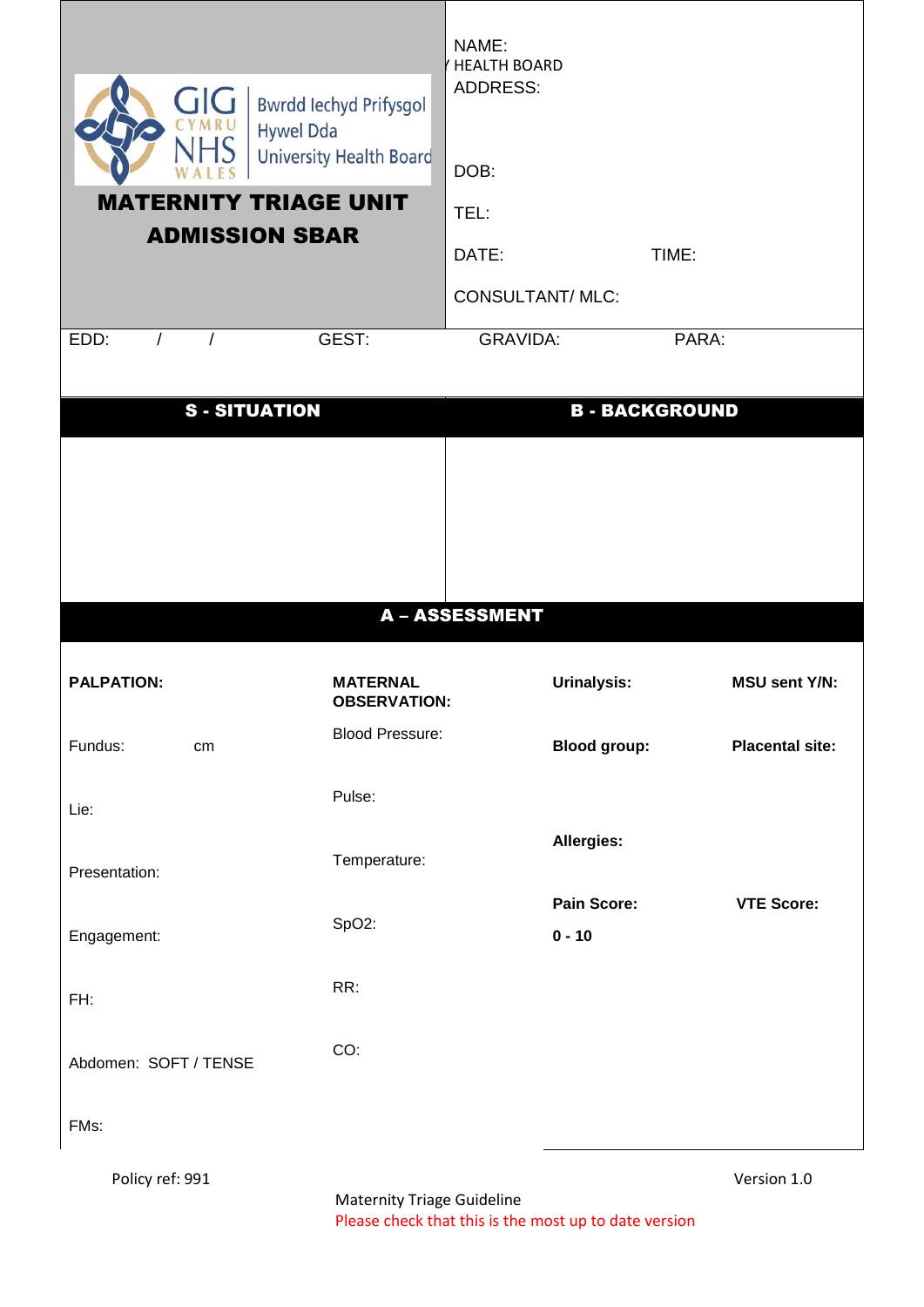|             |                | Speculum/Vaginal Examination: YES/NO                                                      |
|-------------|----------------|-------------------------------------------------------------------------------------------|
| <b>TICK</b> | <b>RESULTS</b> | Findings:                                                                                 |
|             |                |                                                                                           |
|             |                |                                                                                           |
|             |                |                                                                                           |
|             |                | HVS/LVS: YES/NO                                                                           |
|             |                |                                                                                           |
|             |                |                                                                                           |
|             |                |                                                                                           |
|             |                | <b>Ultrasound Scan:</b>                                                                   |
|             |                | YES/NO                                                                                    |
|             |                | Findings:                                                                                 |
|             |                |                                                                                           |
|             |                | <b>OBSTETRIC TIME OF REVIEW:</b>                                                          |
|             |                |                                                                                           |
|             |                | <b>INVESTIGATIONS</b><br><b>MIDWIFE SIGNATURE:</b><br><b>CTG: YES/NO</b> (attach sticker) |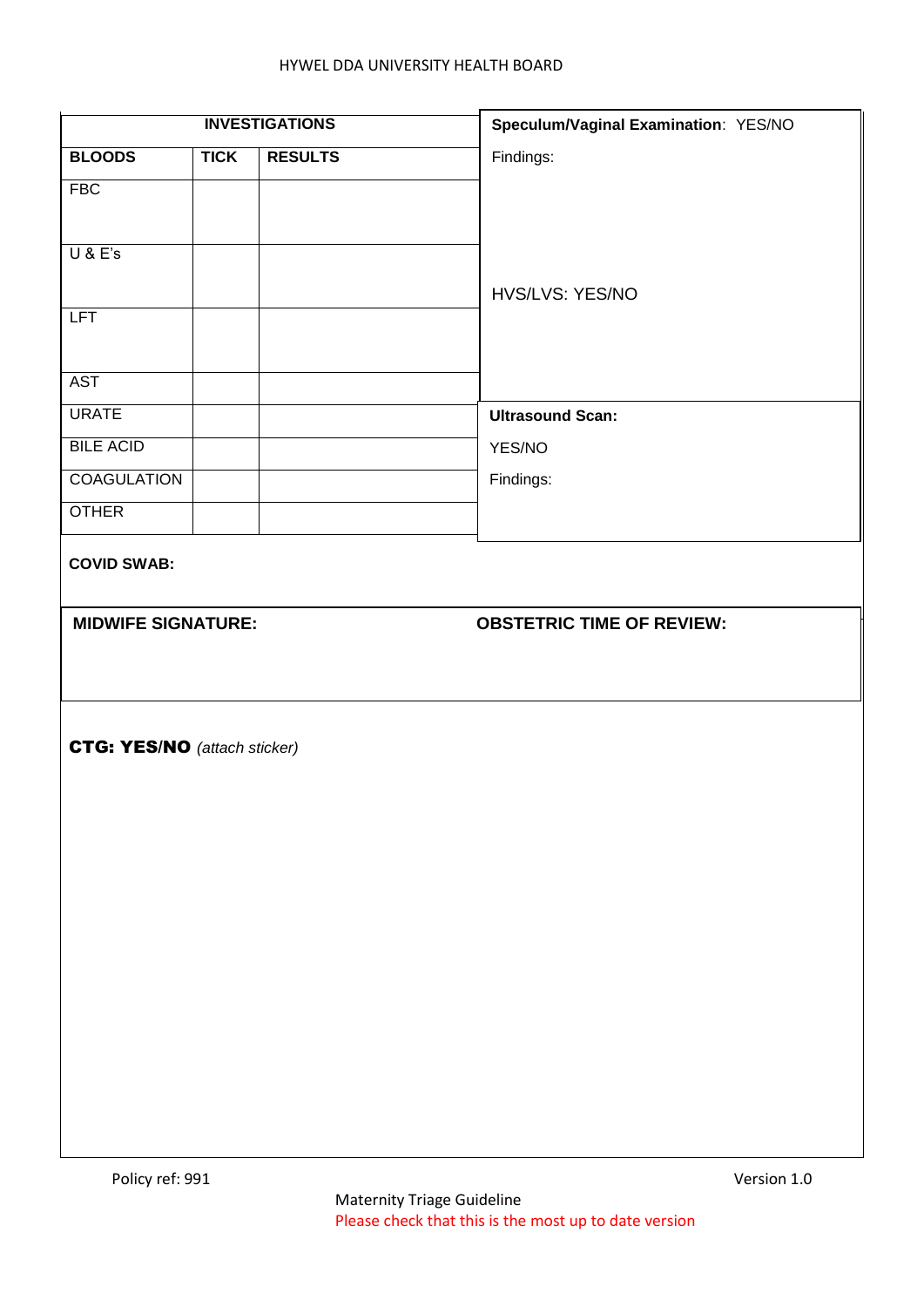# R – RECOMMENDATION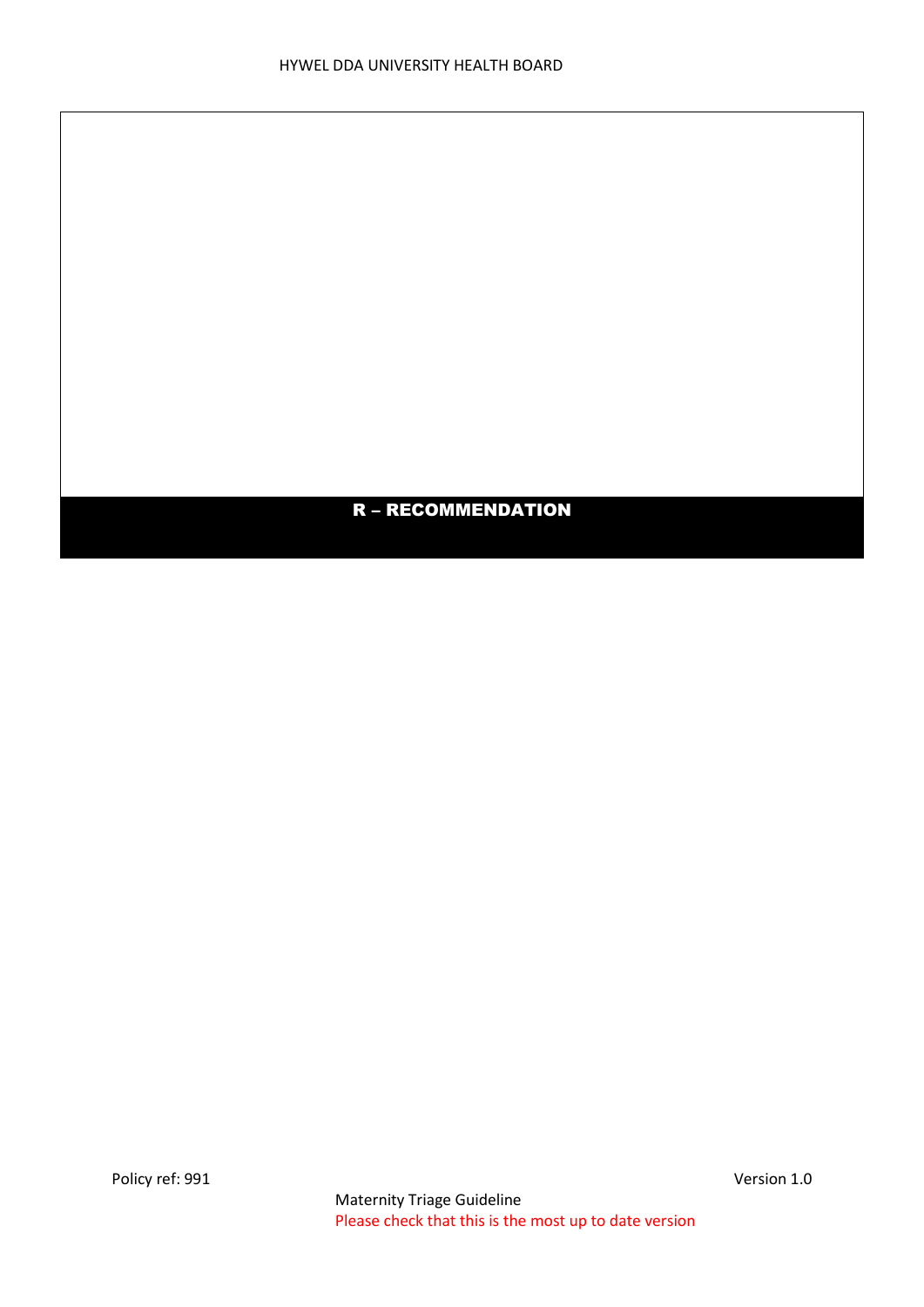### <span id="page-12-0"></span>**14.APPENDIX 3 TRIAGE ADMISSION SBAR**

| <b>TRIAGE ASSESSMENT TRAFFIC LIGHT SYSTEM</b> |                  |                                        |                                                                                      |  |  |
|-----------------------------------------------|------------------|----------------------------------------|--------------------------------------------------------------------------------------|--|--|
| <b>URGENCY</b>                                | <b>RED</b>       | <b>AMBER</b>                           | <b>GREEN</b>                                                                         |  |  |
| <b>TIMESCALE</b>                              | <b>ADMIT</b>     | <b>SEE WITHIN 30</b><br><b>MINUTES</b> | <b>SEE AS SOON AS</b><br><b>REASONABLY</b><br><b>POSSIBLE</b><br>$( 60 \text{mins})$ |  |  |
| <b>URGENCY</b>                                | <b>IMMEDIATE</b> | <b>INTERMEDIATE</b>                    | <b>REGULAR</b>                                                                       |  |  |
|                                               |                  |                                        |                                                                                      |  |  |

Policy ref: 991 Version 1.0

Maternity Triage Guideline Please check that this is the most up to date version